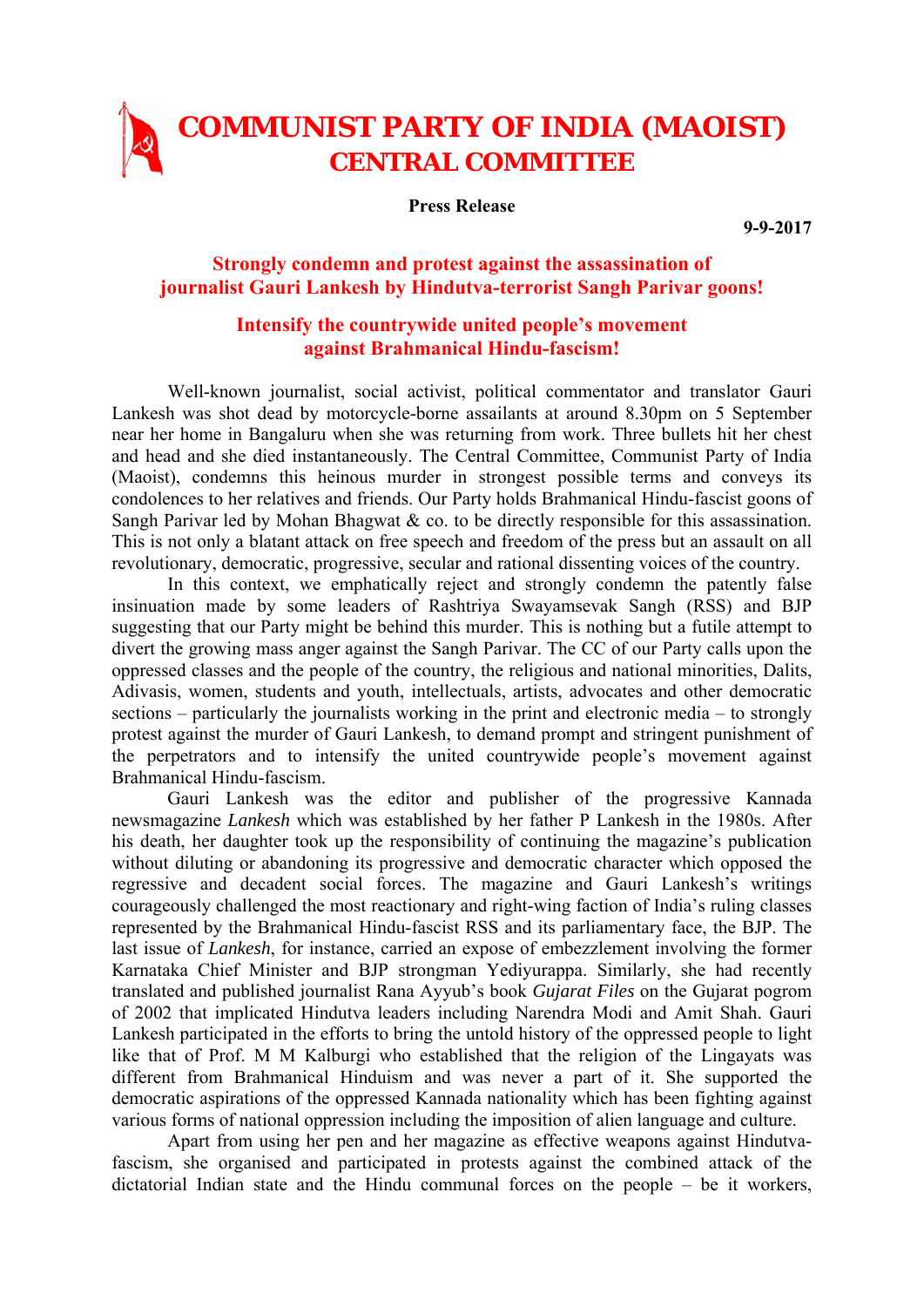peasants, urban middle classes, religious and national minorities, Dalits, Adivasis, women, LGBT and other oppressed sections of the society. She fearlessly opposed fake encounters and other forms of state terror against the country's revolutionary and democratic movements. She condemned mob lynching and physical attacks on Muslims and Dalits by self-proclaimed 'cow protectors' and other Hindutva gangs. She came forward to vocally protest against the murder of Prof. M M Kalburgi by the Hindu-fascist forces who wanted to silence his irrepressible voice against Brahmanism and Hindu majoritarianism.

Through all these and in many other ways, using her writings and social activism, Gauri Lankesh contributed to the building up of public opinion and united resistance against the bigoted Hindutva reactionary forces, particularly in Karnataka which has become the advanced post of Brahmanical Hindu-fascism in South India. These RSS-affiliated forces felt threatened by the growing democratic opposition to their communal-fascist agenda, particularly at a time when assembly elections are just round the corner and BJP is desperate to come back to power in the state. In fact, she had been receiving death threats and was also subjected to abuse in the social media by these forces for quite some time. But she had refused to be cowed down by these vile tactics of intimidation and bravely carried on with her work. The RSS goons therefore decided to eliminate her through one of its numerous terrorist outfits as per a conspiracy. In addition to silencing one of its most vocal critics, the Hindutvafascists want to send out a clear warning through the murder of Lankesh to the country's revolutionary, democratic, progressive and secular individuals, organisations and movements that anyone who dared to put up a real opposition (and not fake, parliamentary 'opposition') to the fascist juggernaut of Modi-Shah-Bhagwat ruling clique will meet a similar fate.

In fact, this is not the first murderous attack on the country's journalists by the Hindutva terrorists operating under the guidance from RSS headquarters in Nagpur. As per one report, as many as nine journalists have been killed in the country since Modi-led BJP government came to power. Many of these murders have been carried out by RSS-related outfits or individuals as a means of eliminating their critics. While a number of the staunchest anti-Hindutva journalists are being silenced in this way, others are being persecuted in various other ways – arrests, jail terms, physical attacks, abuse, cutting down of government financial support, etc. Quite a significant number of journalists in the corporate media have been co-opted or bought into championing RSS's Hindutva agenda and becoming spokespersons for the Modi government, while the majority are being suppressed, and hounded out or silenced. Thus, committed journalists have become a prime target of Hindutva terror along with other oppressed classes, sections and communities in the society.

Just as the violent attacks by the Hindutva-fascist gangs are becoming much more blatant, virulent and frequent with each passing day of Modi government, the people's movement against Hindutva-fascism too is becoming more and more widespread. People from different walks of life affected directly by Hindutva-terror or indirectly by the antipeople policies of the Hindu-fascist BJP government are resisting in various forms. The Sangh Parivar knows that it is not so easy to perpetrate its crimes on the people and get away without facing the consequences. That is why its leaders like Modi are making public pronouncements about their belief in non-violence, while instigating their storm-troopers in different ways to carry out large-scale fascist violence. The duplicity, hypocrisy and deceptiveness of the Hindutva forces need to be clearly identified to build an effective democratic counter-offensive against them.

The fear of people's anger and their united protests have forced RSS to pronounce public condemnations against the murder of Gauri Lankesh and to float the white lie that the Maoists might be behind her killing. Such misinformation is being spread by the Sangh Parivar and the BJP to divert the mounting indignation of the people from themselves on the one hand and to mislead the ongoing probes on the other. Such lies will of course convince